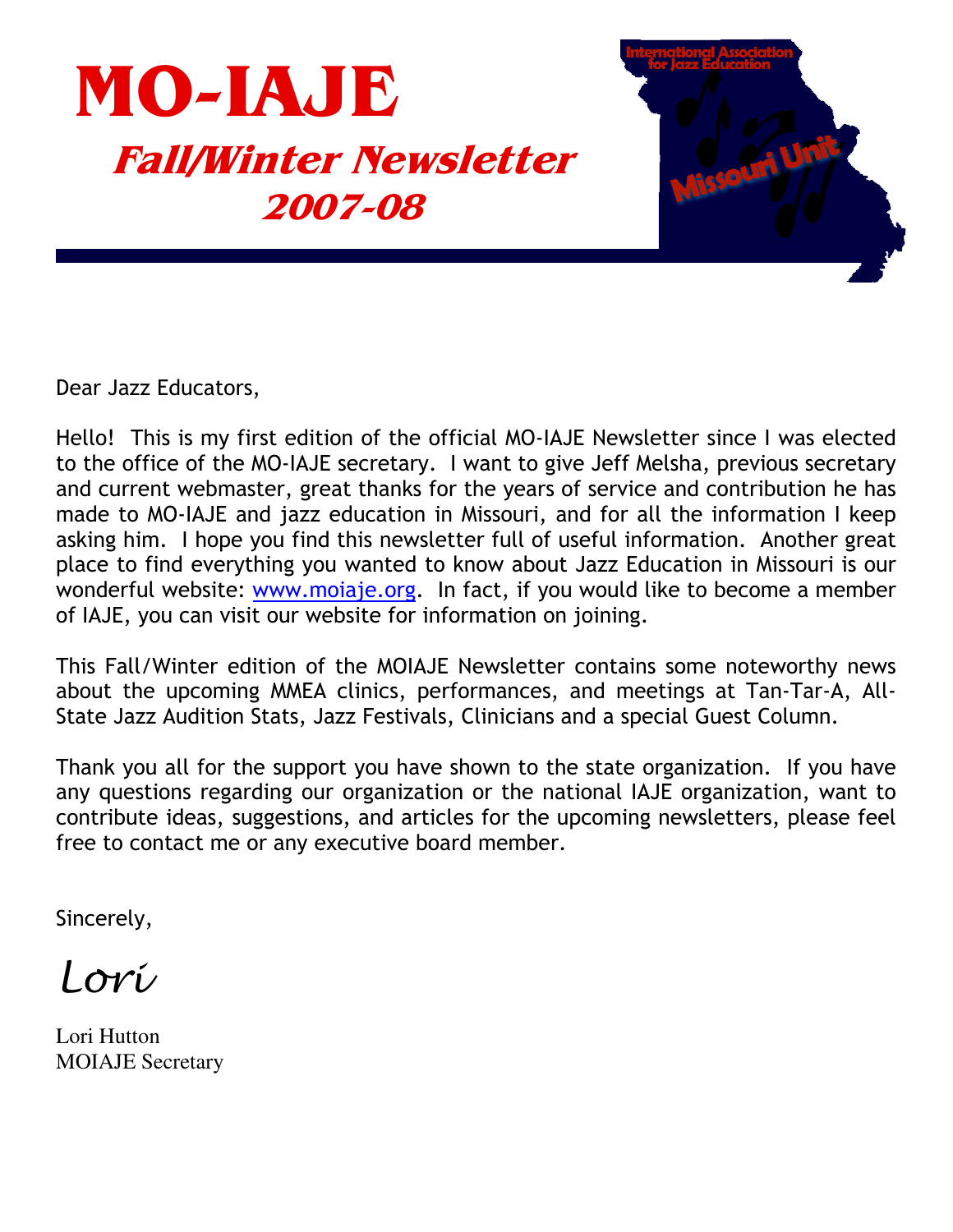# In this Issue...

2008 MMEA JA22 PERFORMANCES 2008 MMEA CONFERENCE CLINICS ALL-STATE JA22 AUDITION STATS ALL-STATE JA22 REHEARSALS AT MMEA **JESS COLE AWARD** 2008 JA22 FESTIVALS AREA JAZZ EDUCATOR CLINICIANS GUEST COLUMN - TIM AUBUCHON



## **2008 MMEA Jazz Performances**

Congratulations to the following groups who have been selected to perform at the 2008 MMEA Conference:

*Univ. of Missouri-Columbia – Dr. Douglas J. Leibinger, Director Thursday, 4:30 pm Fort Zumwalt West High School Jazz & Madrigal Ensemble Beth Enloe-Fritz; Friday 4:15 Blue Springs High School – Tim Allshouse, Director Friday, 5:30 pm All-State Jazz Band – Michael Philip Mossman, Director Saturday, 2:00 pm*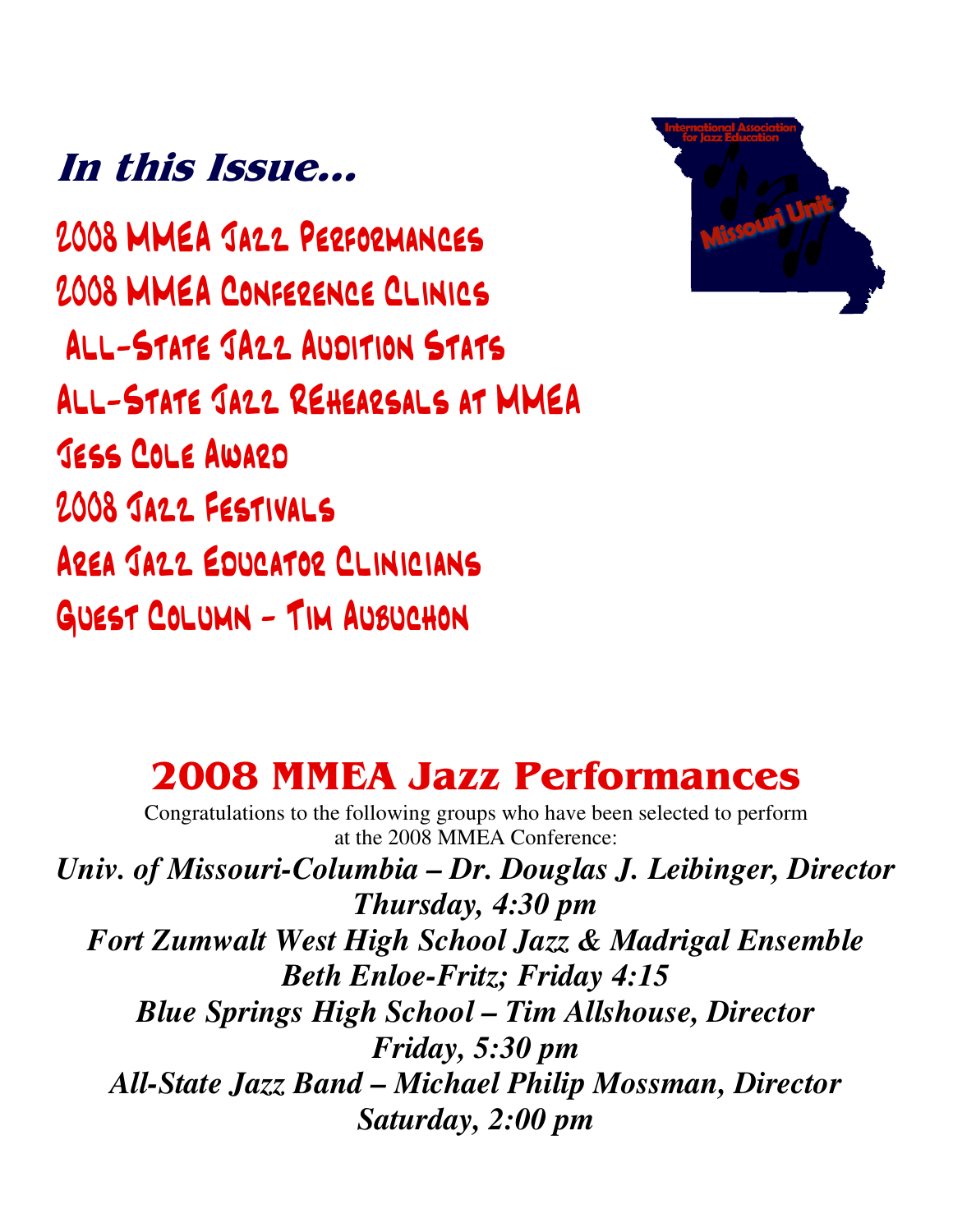# **2008 MMEA Jazz Conference Clinics**

There are many clinics and sessions this year that deal with jazz including general and choral music. Please check them out.

| Wednesday 8:00 PM | <b>MO-IAJE Jam Session</b>                                                                                      |
|-------------------|-----------------------------------------------------------------------------------------------------------------|
| Thursday 9:00 AM  | "Beginning Jazz Improvisations in the Classroom Grade 5<br>Through 8" - Martin Norgaard                         |
| Thursday 11:30 AM | "Ideas on Starting and Maintaining a Jazz Program at the<br>Middle School and High School Level" - Garry Anders |
| Thursday 2:15 PM  | "Samba to Salsa - A guided tour through the fertile (if<br>Confusing) world of Latin/Jazz styles - James Dreier |
| Thursday 3:15 PM  | "Performing Jazz Pieces with Your High School Orchestra<br>Or Chamber Group" - Martin Norgaard                  |
| Thursday 3:30 PM  | "SmartMusic: Reinventing Jazz Education" - Leigh Kallestad                                                      |
| Thursday 5:00 PM  | "Structured Jazz Practice Routines for Time Constrained<br>(Normal) People" - Michael Philip Mossman            |
| Thursday 10:15 PM | "MO-IAJE Reading Session"                                                                                       |
| Friday $12:45$ PM | "I Would Do Jazz with My Choir, But I Don't Know How" -<br>Dr. Robert Lawrence and Brian Reeves                 |
| Friday 1:15 pm    | "What's In A Title? Choosing Appropriate Literature For Your<br>Jazz Ensemble" - Bob Long & Garry Anders        |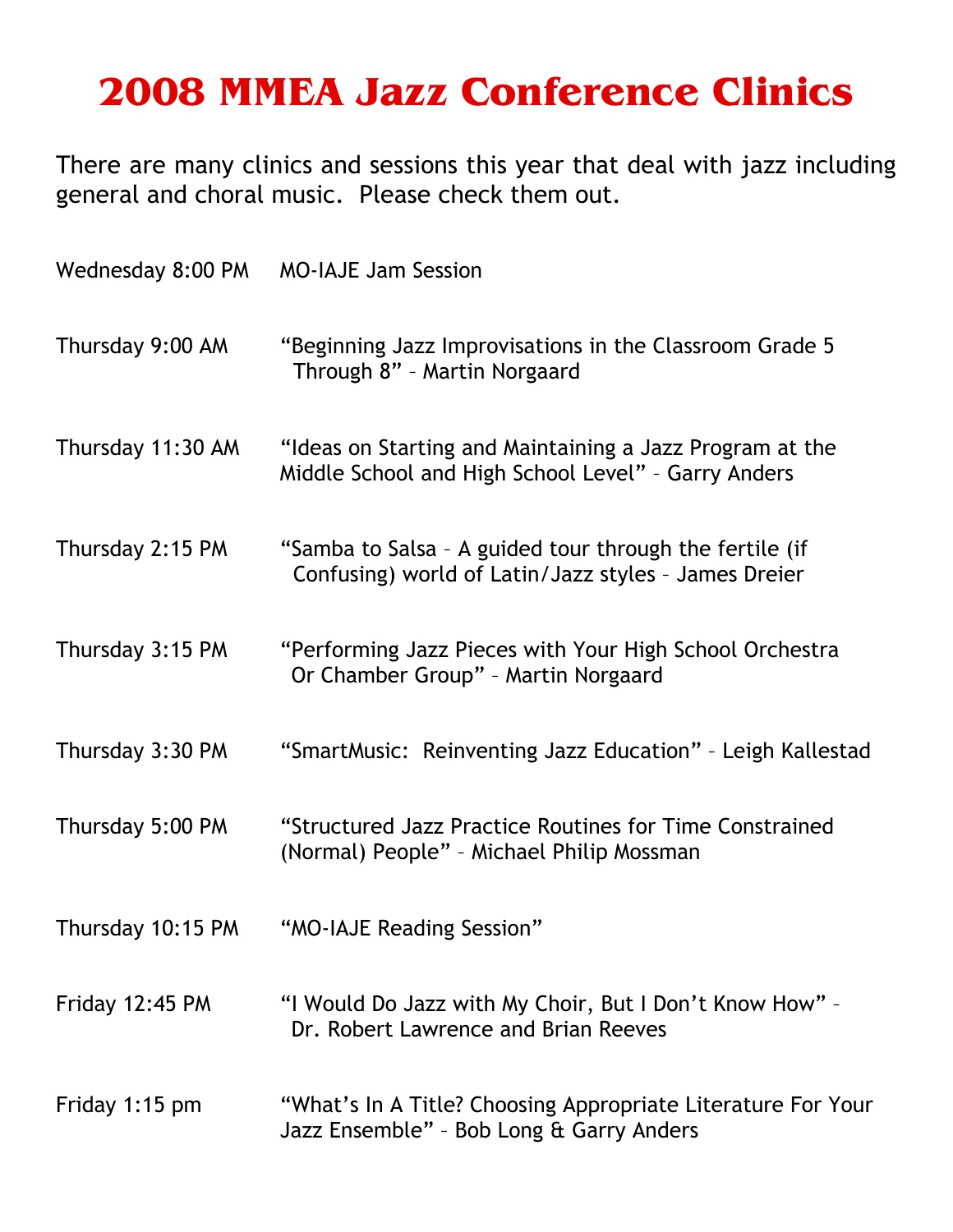# **All-State Jazz Audition Statistics**

A big thanks goes to Steve Sampsell, All-State Coordinator, for a wonderful job of making state jazz auditions go smoothly. Steve has provided us with the following stats. The number of students who made District Bands was 355. The number of students that signed up to audition was 297. The number of students who actually auditioned was 277.

|                         | <b>Could Have Auditioned</b> | <b>Did Audition</b> |
|-------------------------|------------------------------|---------------------|
| Northwest #1            | 23                           | 21                  |
| Northeast #2            | 24                           | 21                  |
| K.C. Metro #3           | 49                           | 46                  |
| West Central #4         | 24                           | 22                  |
| Saint Louis Suburban #5 | 30                           | 29                  |
| Central #6              | 39                           | 21                  |
| East Central #7         | 32                           | 21                  |
| Saint Louis Metro #8    | 37                           | 28                  |
| South Central #9        | 43                           | 29                  |
| Southeast #10           | 32                           | 21                  |
| Southwest #11           | 22                           | 18                  |

The following is a breakdown by districts of students that made the group as members or alternates.

|                         | <b>Members</b> | Alternates |
|-------------------------|----------------|------------|
| Northwest #1            |                |            |
| Northeast #2            |                |            |
| K.C. Metro #3           |                |            |
| West Central #4         |                |            |
| Saint Louis Suburban #5 |                |            |
| Central #6              |                |            |
| East Central #7         |                |            |
| Saint Louis Metro #8    |                |            |
| South Central #9        |                |            |
| Southeast #10           |                |            |
| Southwest #11           |                |            |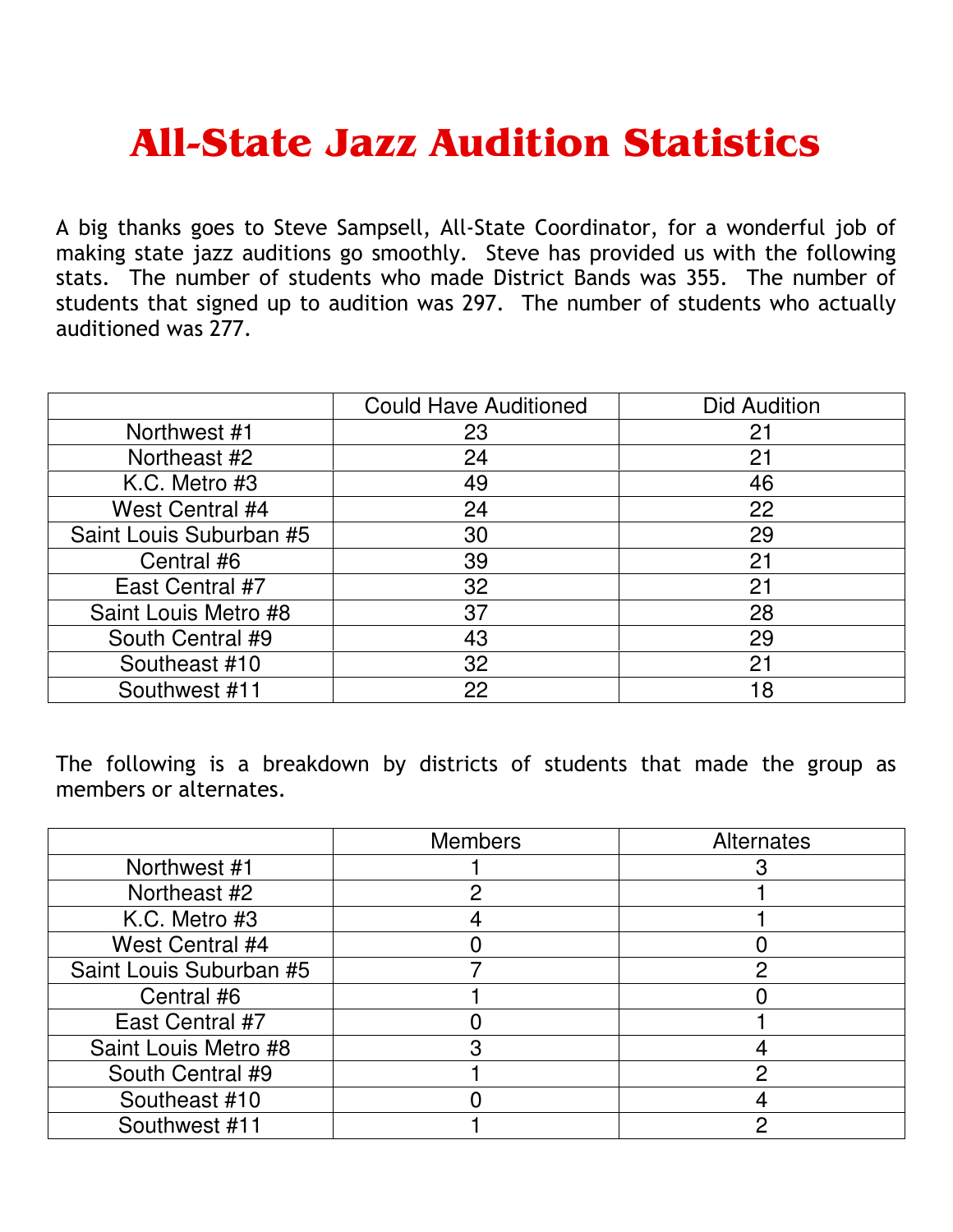# **All-State Jazz Rehearsals at MMEA**

You are welcome to sit in on the Jazz Rehearsals. All rehearsals are in the Auditorium which is the small building down the hill at the end of the circle drive. This is a great opportunity to meet the All-State Director and pick up a lot of ideas on rehearsal techniques and jazz pedagogy. Michael Philip Mossman, the 2008 All-State Jazz Band Director, is director of the Jazz Studies program at the Aaron Copland School of Music at Queens College/CUNY. You can find great information about him and also a picture in the 2007 Summer Newsletter, which can be found online on our website.

#### **Jess Cole Award**

The Jess Cole Award, instituted and sponsored by Arch Martin, will be presented to an outstanding contributor to the causes of jazz performance and education in This year, the presentation will take place immediately before the Missouri. University of Missouri - Columbia Jazz Ensemble Concert on Thursday, January 24 at  $4:30 P.$ 

#### **2008 Jazz Festivals**

Please check out our website for a listing of Jazz Festivals held around the state. You'll find dates, contact information, guest artists and even online applications. This is a great educational avenue for both the director and the students to learn more about jazz.

### **Area Jazz Educator Clinicians**

There are a lot of area jazz educators and performers that would be more than willing to come to your school and clinic your jazz band(s). Check out our website under Jazz Directory for a current list. Also, check area colleges and universities as well. This is especially useful in preparing for jazz festivals and a great tool if you are not able to go to a jazz festival.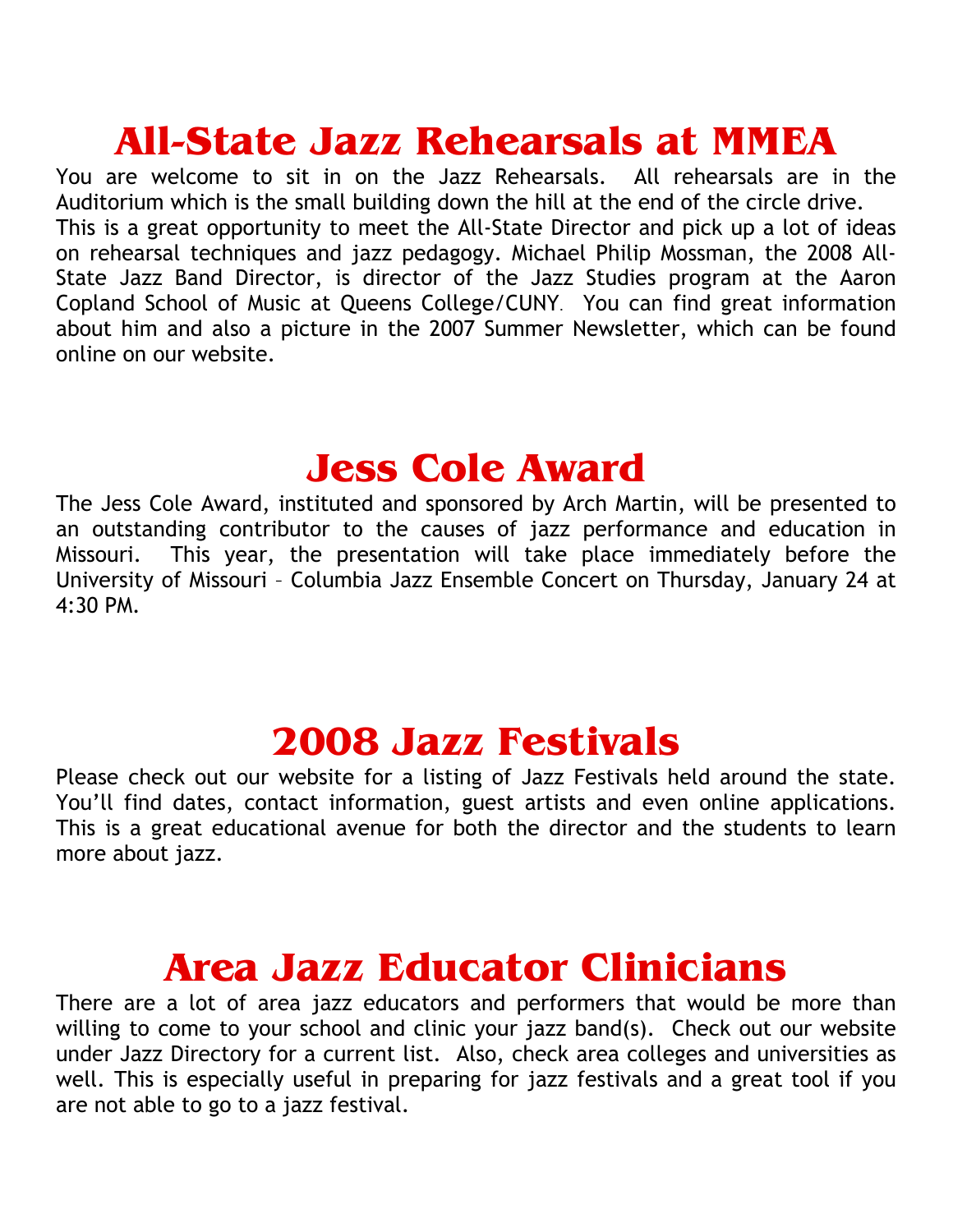# **Guest Column: Tim AuBuchon**

#### Using the Melody as a Starting Point in Jazz Improvisation By Tim AuBuchon

There is probably more information available today than ever dealing with the subject of jazz improvisation. Besides the numerous books published by Jamey Aebersold, David Baker, Jerry Coker, and many others, there are internet sites with theoretical information and discussion groups. You can even get online lessons! However, the more I teach improvisation, the more I realize that musically satisfying results generally do not happen without a solid foundation in the melody of a tune - even if the student is using all of the theoretically correct notes. Even advanced players often treat the melody like a piece of wrapping paper – something to get through on the way to the good stuff, and then immediately put aside.

Using the melody as an improvisational tool requires practice. Here are some techniques I have found to be useful when working with melodies.

When learning a new tune, I memorize the melody first, but while I am doing this, I try to also memorize the chord progression. A strong connection between the melody and chord progression is essential to understanding the tune. Such a connection improves melodic playing and helps the soloist keep the form of the tune. It enables the improviser to hear chord/scale degrees melodically. For example, one of the most basic melodic lines in jazz is found in the standard tune Autumn Leaves. Here is a reduction featuring the most important notes of the melody. (The original melody is not published in this article, but can be found in numerous fake books and playalongs, including Jamey Aebersold Vol. 54 *Maiden Voyage* and the *New Real Book* Vol. 1.)



The melody perfectly outlines a guide tone line over a ii-V-I progression – the  $3<sup>rd</sup>$  of the ii and the  $7<sup>th</sup>$  of the V are the same, and the  $7<sup>th</sup>$  of the V resolves by step to the  $3<sup>rd</sup>$  of the I.

One effective way to associate the sound of the chord roots with the melody is to simply play both. This is easiest on piano, of course, but can be done on any instrument. Note that the bass note anticipates the new chord by an eighth note. This is common practice for jazz rhythm sections.



Don't worry about keeping steady time with this exercise – the goal is to hear how the melody relates to the harmonic progression. Remember that the original melody always sounds good over the chord progression. Melodies by jazz composers like Charlie Parker and Tadd Dameron are rich with ideas from the bebop language, which is still considered to be the model for playing over chord changes.

After learning the melody and bass notes, add other chord tones to the melody – start with one per chord.